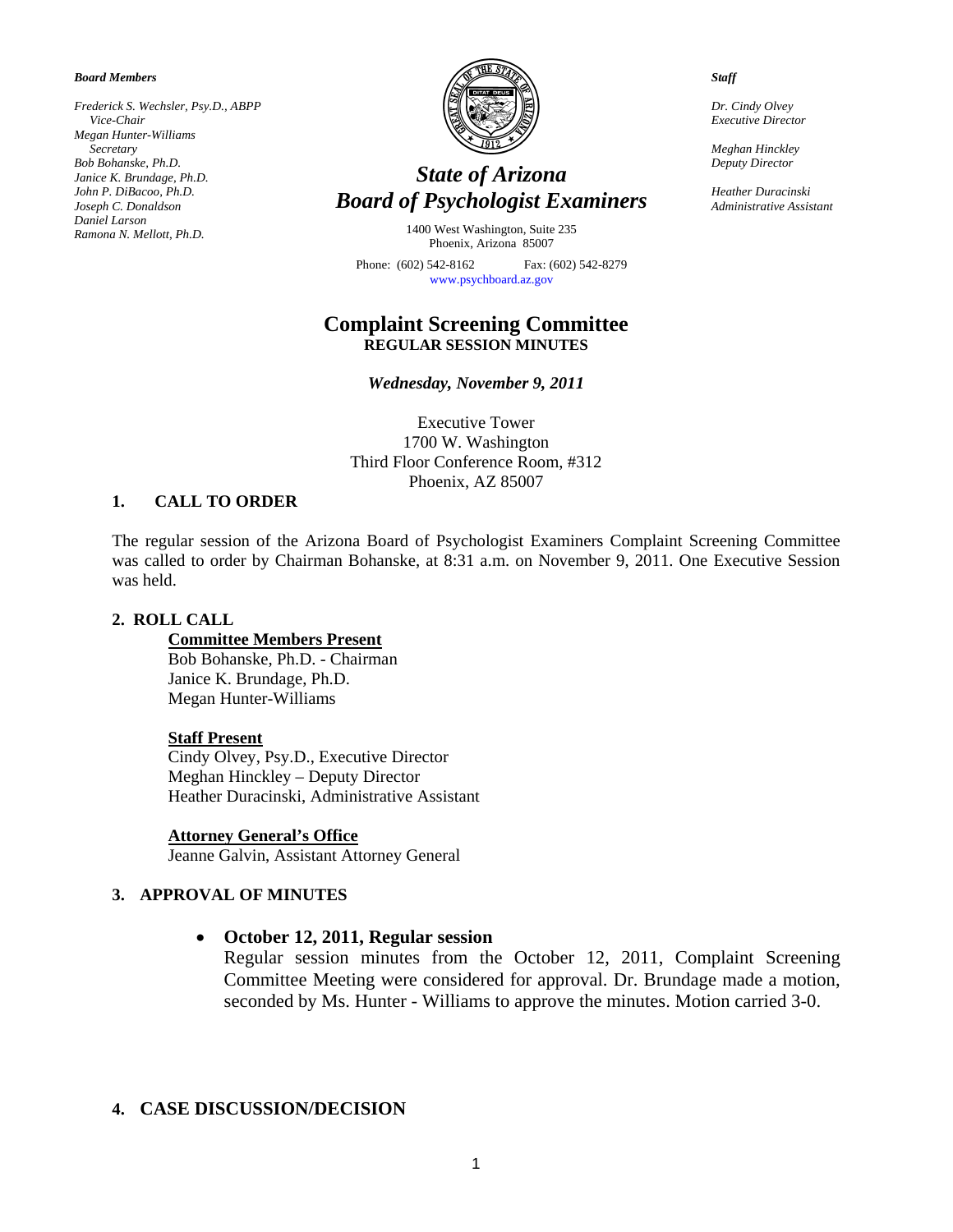# **a.) Cheryl Karp, Ph.D. RFI 11-27**

Ms. Hunter - Williams summarized the case, including salient points of investigation and pertinent records. The Licensee was not present. The Licensee's legal counsel, Mark Harrison, was present telephonically, requested to speak, made a statement and answered Committee members' questions. After deliberation, Dr. Brundage made a motion, seconded by Ms. Hunter-Williams to refer this case to the full Board for further review and investigation for possible violations of A.R.S. §32-2061(13)(o) for possibly providing services that are unnecessary or unsafe or otherwise engaging in activities as a psychologist that are unprofessional by current standards of practice. The motion carried 3-0 on a roll call vote.

## **b.) James Youngjohn, Ph.D. RFI 11-22**

Dr. Brundage summarized the case, including salient points of investigation and pertinent records. Neither the Licensee nor the Complainant was present. After deliberation, the Committee members found no evidence of violation of statute or rule by the Licensee. Dr. Brundage made a motion, seconded by Ms. Hunter - Williams, to dismiss the case. The motion carried 3-0 on a roll call vote.

# **c.) Pedro Choca, Ph.D. RFI 11-24**

Dr. Brundage summarized the case, including salient points of investigation and pertinent records. The Licensee and the Licensee's legal counsel, Charles Hover III, were present and answered Committee members' questions. The Complainant was not present. After deliberation, the Committee members found no evidence of violation of statute or rule by the Licensee. Dr. Brundage made a motion, seconded by Ms. Hunter - Williams, to dismiss the case. The motion carried 3-0 on a roll call vote.

# **d.) Jeffrey Fannin, Ph.D. RFI T-11-21 & T-11-28**

Chairman Bohanske summarized that Dr. Fannin submitted a request for a continuance of the above referenced cases on November 8, 2011. After deliberation, Ms. Hunter-Williams made a motion, seconded by Dr. Brundage, to grant the continuance. The motion carried 3-0. Dr. Brundage made a motion, seconded by Ms. Hunter – Williams, to subpoena Dr. Fannin's appearance at the December 14, 2011, Complaint Screening Committee Meeting.

## **e.) Brenda Bursch, Ph.D. RFI T-10-32 & RFI T-11-16**

Chairman Bohanske summarized the case, including salient points of investigation and pertinent records. Dr. Brundage made a motion, seconded by Ms. Hunter - Williams, to move into executive session at 9:31 a.m. to obtain confidential legal advice, public session resumed at 9:43 a.m. The Licensee and the Licensee's legal counsel, Larry Cohen, were present and addressed the Committee. The Complainants were present and addressed the Committee. After deliberation, Dr. Bohanske made a motion, seconded by Dr. Brundage to move the above referenced cases to the full Board for consideration/determination of jurisdiction, if the Board asserts jurisdiction, it may hear the merits of the case. The motion carried 3-0 on a roll call vote.

## **5. ADJOURN**

There being no further business to come before the Committee, a motion to adjourn was made by Ms. Hunter-Williams, seconded by Dr. Brundage, and unanimously carried 3-0. The meeting adjourned at 10:06 a.m.

Respectfully submitted,